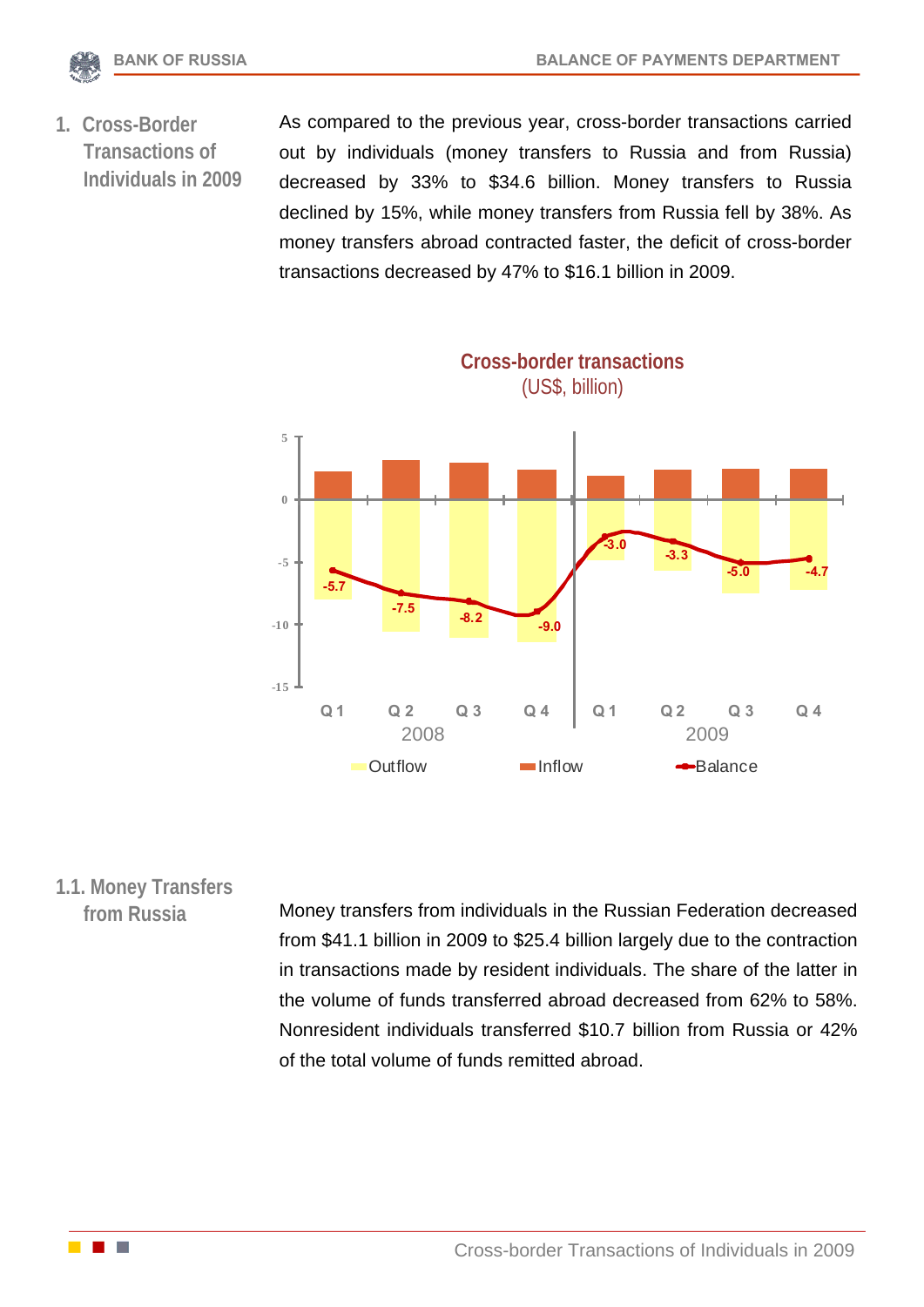



#### **Money Transfers from Individuals in the Russian Federation in Breakdown by Purposes in 2008-2009**

Remittances without quid pro quo<sup>[1](#page-1-0)</sup> made up the larger part of transfers made by resident individuals (38%). The value of these operations decreased from \$7.3 billion in 2008 to \$5.5 billion in 2009. Remittances via MTOs $2$  accounted for over 85% of these operations.

In 2009, Russian citizens transferred \$4.1 billion to their accounts with foreign banks, or 28% of all transfers. The largest sums were transferred to accounts with commercial banks in Switzerland, the United Kingdom and Austria. The transfers by resident individuals to the above-mentioned countries to top up their accounts averaged \$0.3 million.

Payments for goods and services accounted for about 14% of money transfers by resident individuals abroad. A total of \$1.1 billion was transferred as payment for goods, or 67% less than a year earlier. The volume of these payments declined significantly as individuals largely made payments for cars whose imports fell considerably in 2009. Individuals spent \$46 million in 2009 (\$62 million in 2008) on the purchase of goods through catalogues.

1

<span id="page-1-1"></span><span id="page-1-0"></span>**Contract Contract** 

 $<sup>1</sup>$  Remittances without quid pro quo include grants, donations, inheritance payments and other</sup> similar remittances made via credit institutions and money transfer operators (MTOs).<br><sup>2</sup> Here and below money transfer operators include Allur, Anelik, AsiaExpress, Bistraya

Pochta, Blitz, BLIZKO, Coinstar Money Transfer, Contact, InterExpress, LIDER, Migom, MoneyGram, PrivatMoney, Pochta Rossii, UNIStream, Western Union, Zolotaya Korona.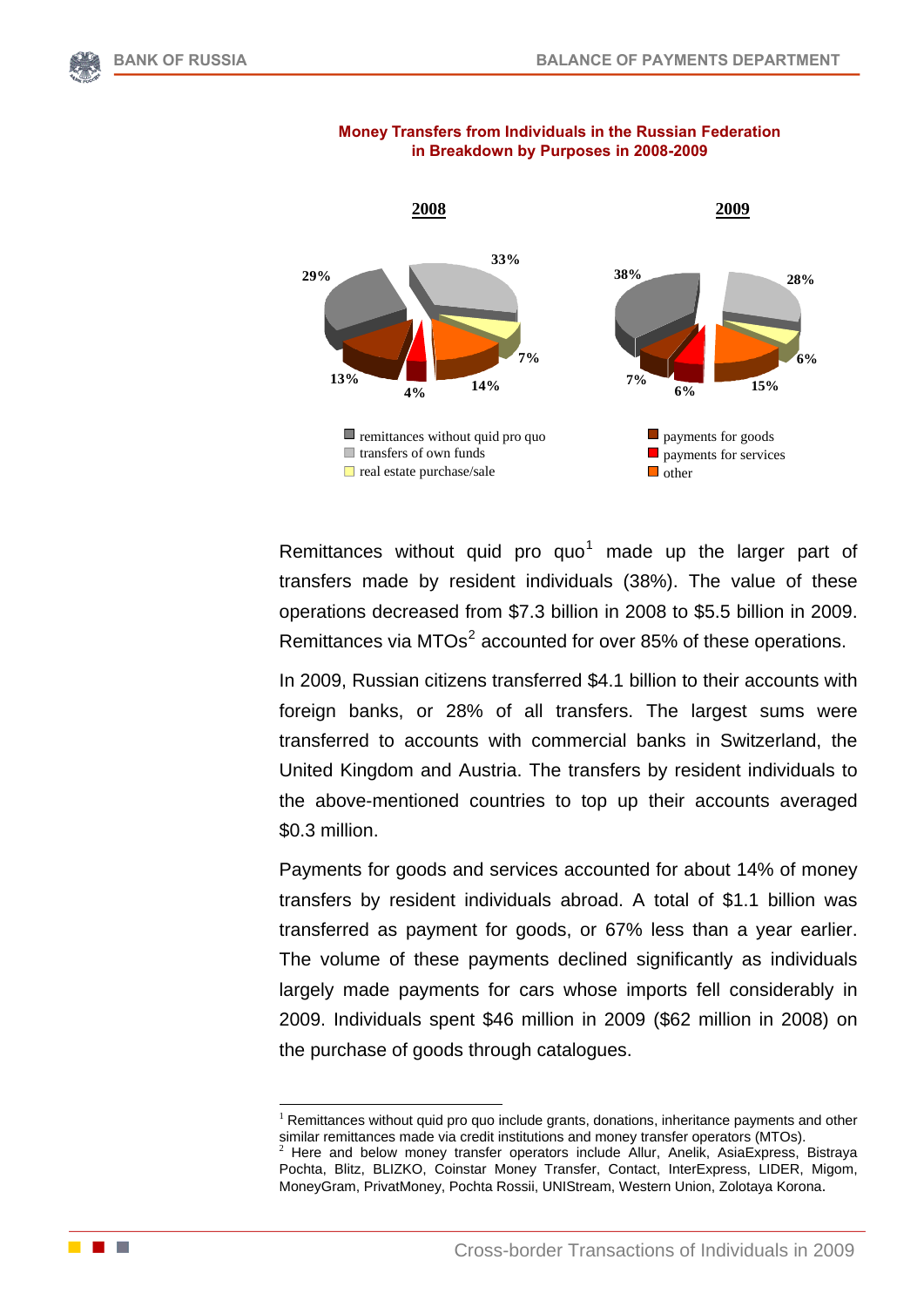

**1.2. Money Transfers to Russia** 

Money transfers to Russia in favour of individuals amounted to \$9.2 billion in 2009 or \$1.6 billion less than in 2008. Most of these funds (\$7.2 billion) were transferred in favour of resident individuals whose share in the total volume of transactions to Russia in favour of individuals (residents and nonresidents) increased from 75% in 2008 to 78% in 2009. Money transfers to Russia in favour of nonresident individuals equalled \$2.0 billion and accounted for 22% of the total amount.



**Money Transfers in favor of Individuals to the Russian Federation in Breakdown by Purposes in 2008-2009**

 In 2009, resident individuals transferred \$2.1 billion of their own funds (money transfers from individuals' accounts abroad to the accounts of the same individuals with Russian banks), including the repatriation of their own funds brought out of Russia earlier. The share of these transfers in the structure of remittances in favour of resident individuals to Russia increased from 26% in 2008 to 29% in 2009. Transfers from accounts with Swiss banks accounted for about a half of these receipts.

Remittances without quid pro quo ranked 2nd (24%) in the structure of money transfers from abroad. In terms of value, they decreased by \$0.2 billion as compared with 2008 to \$1.7 billion. Transfers via MTOs accounted for 87% of this amount.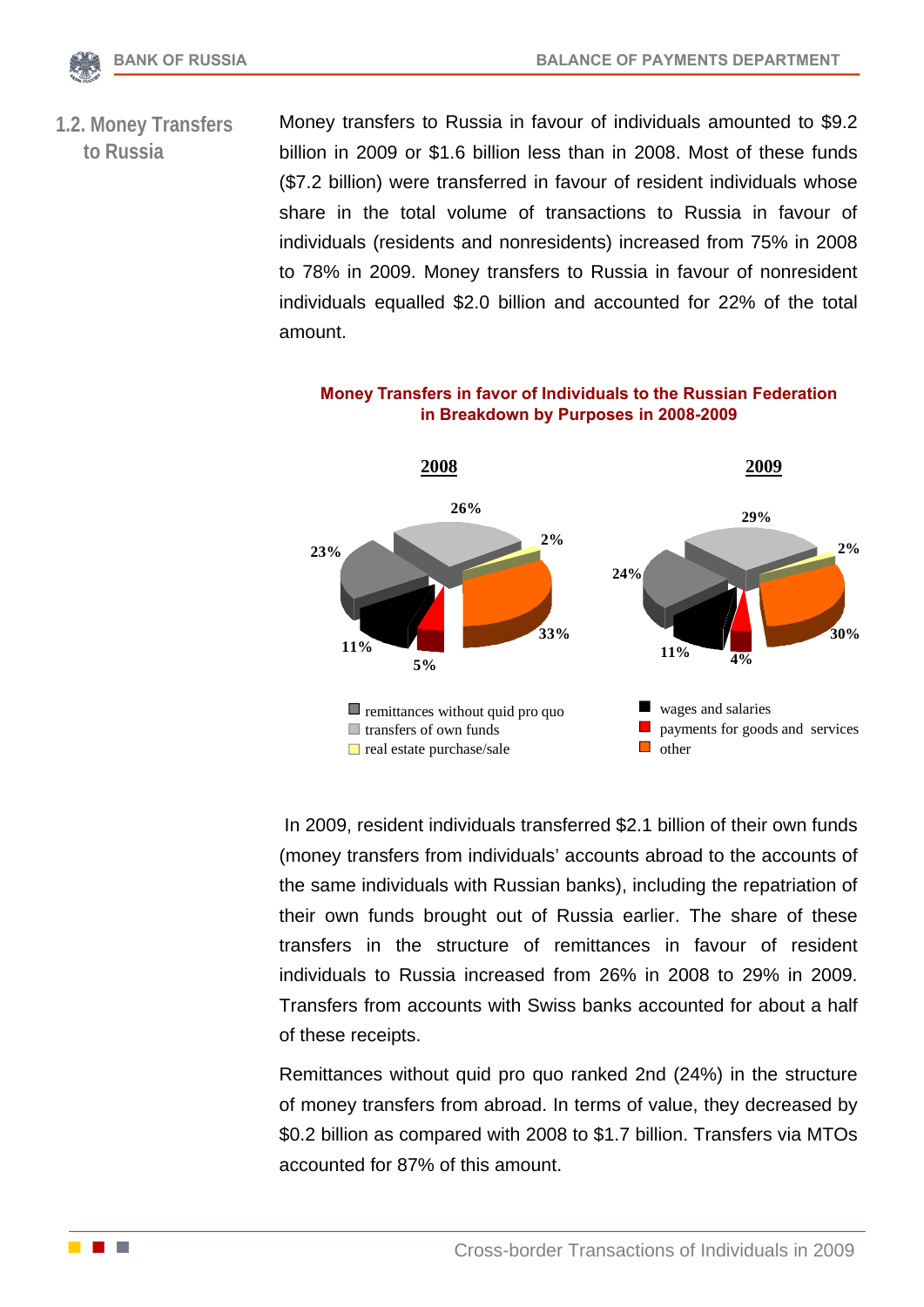

Wages and salaries to Russia from abroad to resident personal accounts with Russian banks equalled \$0.8 billion. According to estimates, operations by foreign shipping companies, which paid wages to sailors, accounted for about 20% of this amount.

Payments for goods and services accounted for an insignificant share in the structure of money receipts (5%). These receipts largely involved proceeds from the sale of individuals' personal property (antiques, cars and other goods) and payments for financial, legal, consulting and other services rendered by individuals, and also the payment of royalties.

**1.3. Geographical Allocation of Cross-Border Transactions**  Transactions with non-CIS countries prevailed in the structure of cross-border transactions: their value totalled \$23.3 billion in 2009, whereas the value of operations with CIS countries stood at \$11.3 billion. However, the regional breakdown of transfers from Russia registered structural shifts in favour of operations with CIS countries: their share increased from 34% to 38%, whereas the share of transactions with non-CIS countries decreased from 66% to 62%. The structure of remittances from abroad was virtually unchanged: non-CIS countries accounted for 81% and CIS countries for 19% of all receipts.

> As in the previous years, transactions with both groups of countries registered a deficit. Net outflow of money from Russia to non-CIS countries decreased by 2.2 times to \$8.4 billion, while net outflow of money to CIS countries declined by 35% to \$7.8 billion.

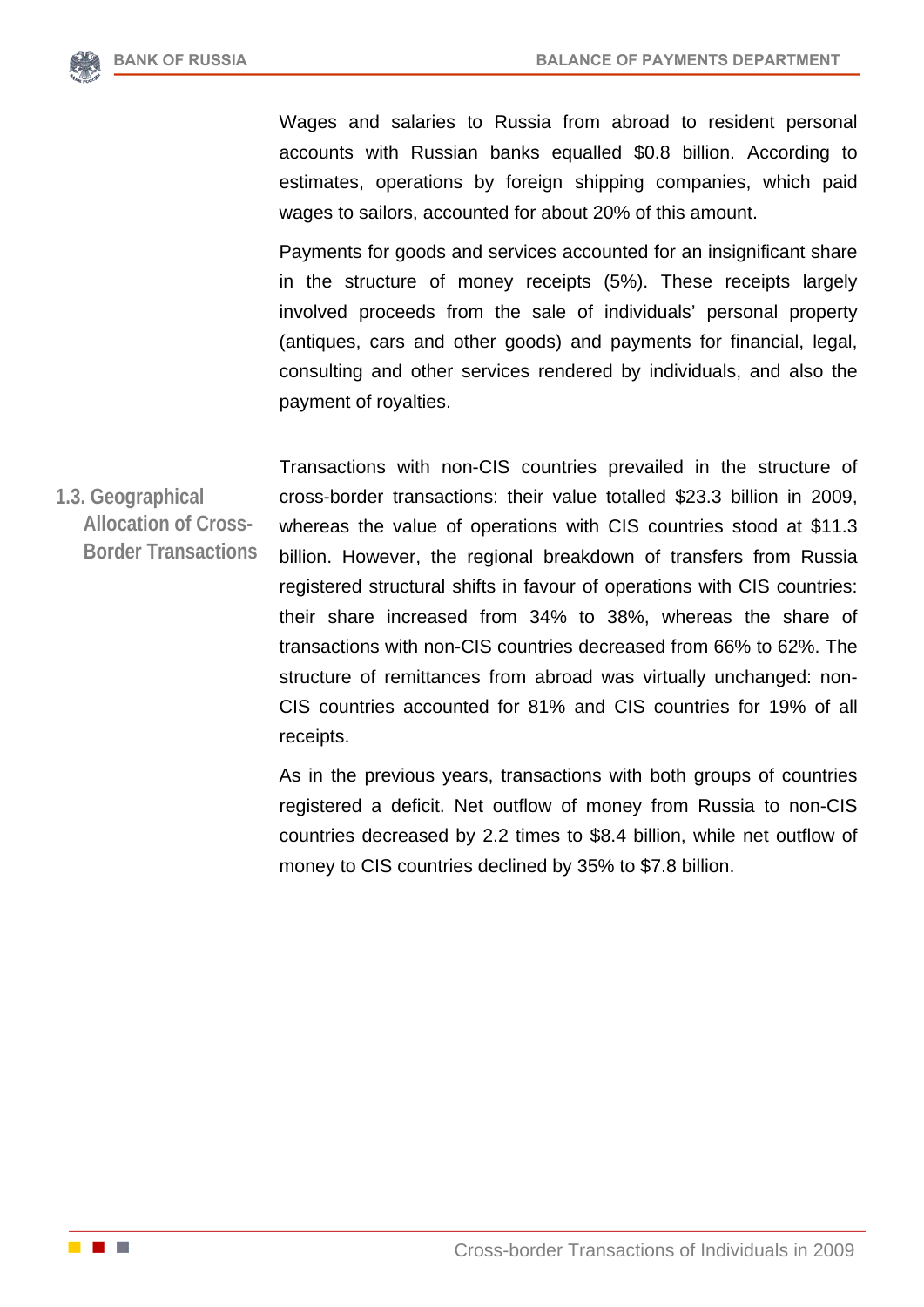**COLLEGE** 



### **Regional Breakdown of Cross-Border Transactions in 2008-2009** (US\$, billion)

Switzerland, the United States, Germany, Kazakhstan, Cyprus and the United Kingdom accounted for more than half of all money transfers to Russia.



#### **Top 10 Donor-Countries in 2009**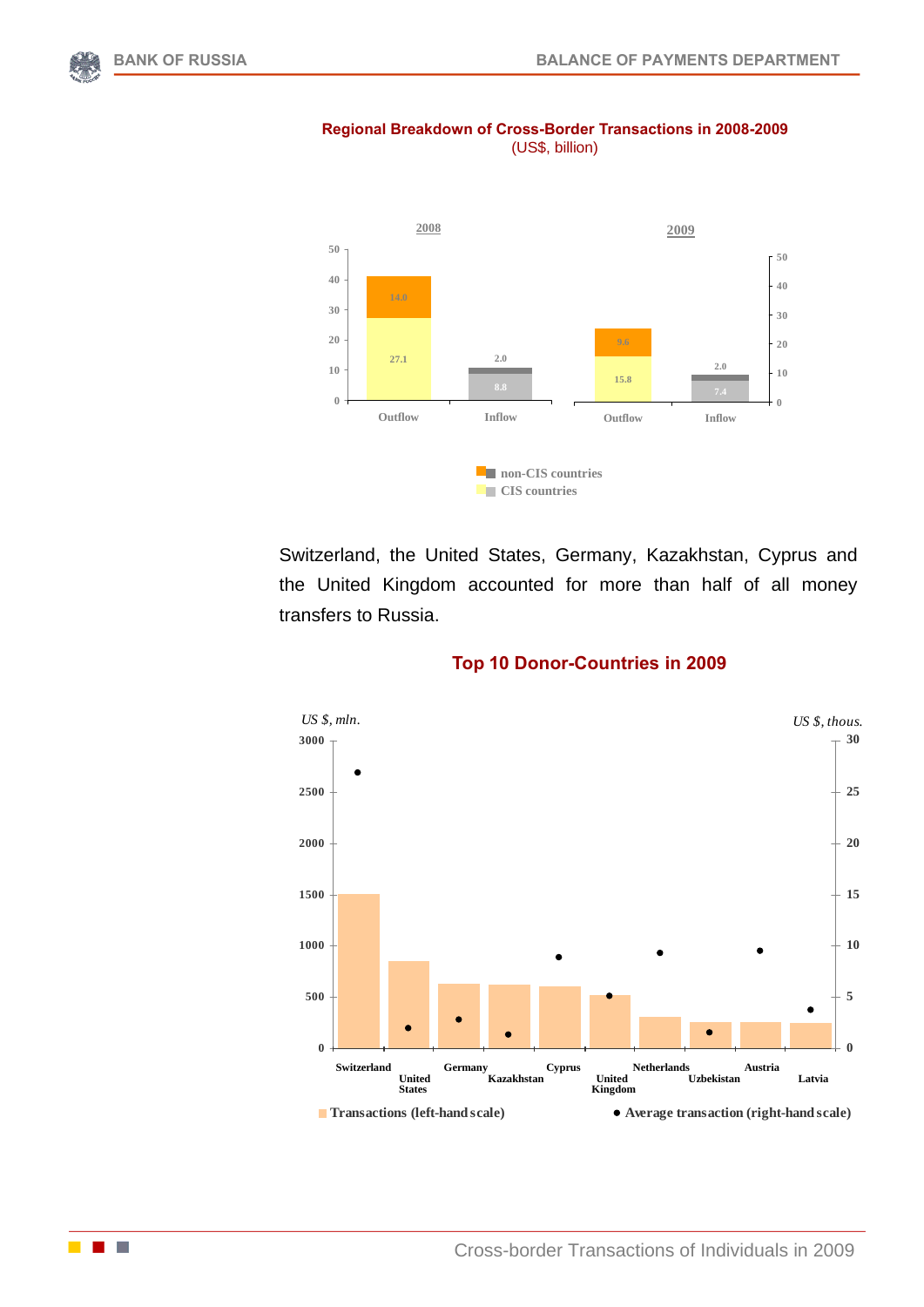

Remittances from Switzerland amounted to \$1.5 billion. Transfers from the accounts of resident individuals opened with Swiss banks to their accounts in Russia made up more than half of these receipts, with an average sum per transaction being close to \$30,000.

The United States ranked 2nd in terms of the value of money transfers to Russia (\$0.9 billion). These operations largely involved remittances without quid pro quo. About 19% of these remittances were made via MTOs.

Kazakhstan was the only CIS country, which remitted more money to Russia than it received (\$415 million).

Transactions with an average sum of over \$5,000 were carried out with Switzerland, Cyprus, the United Kingdom, the Netherlands, Austria, Hong Kong and the Czech Republic. Most frequently, these operations involved the repatriation of resident individuals' money.

The main recipients of money from individuals from Russia were China, Uzbekistan, Tajikistan, Ukraine, Switzerland and the United States. The share of remittances in the structure of payments to each of the above six countries accounted for more than 4% of the total value. Overall, they contributed over 43% of all remittances abroad.



#### **Top 10 Recipient-Countries in 2009**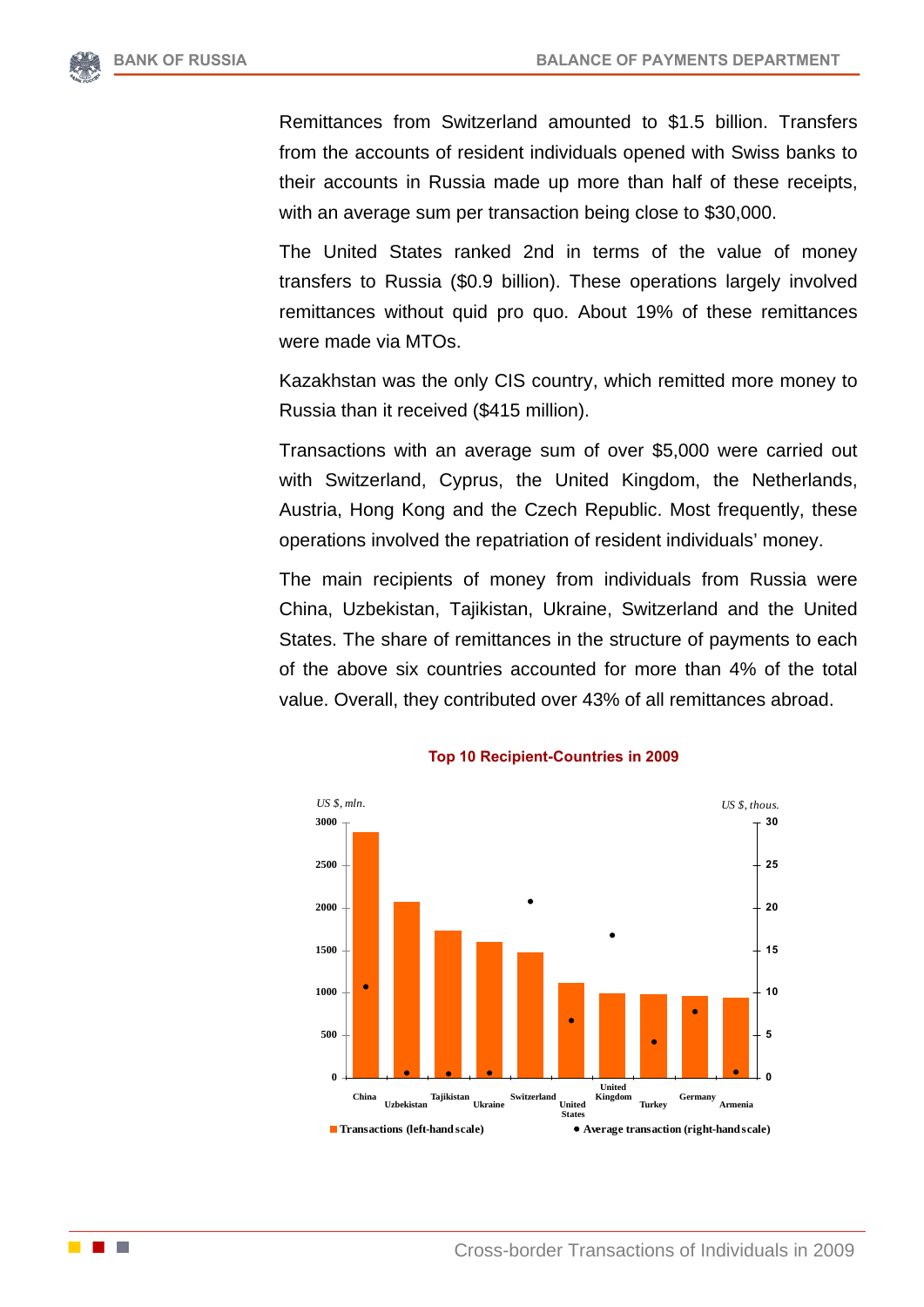

The largest amount of money transfers from Russia went to China (\$2.9 billion) as compared with other countries. The average amount of a non-resident's transaction totalled \$19,000 and exceeded by 39 times the average amount of a non-resident's remittance to CIS countries. Over a half of money transfers to China came from three Russian constituent entities: the Amur, Novosibirsk and Sverdlovsk Regions.

More than two thirds of transactions from Russia to Switzerland were linked with the placement of financial resources by resident individuals with Swiss banks.

Small amounts in favour of households were largely transferred to Uzbekistan (with an average remittance of \$571), Tajikistan (\$410) and Ukraine (\$500).



**Cross-border Transactions by Individuals (Residents and Non-residents) by Country\* in 2009**  (US\$, billion)

*\* The data are given for ten major countries in terms of the turnover of cross-border transactions. The deficit means larger remittances from Russia than remittances to Russia.*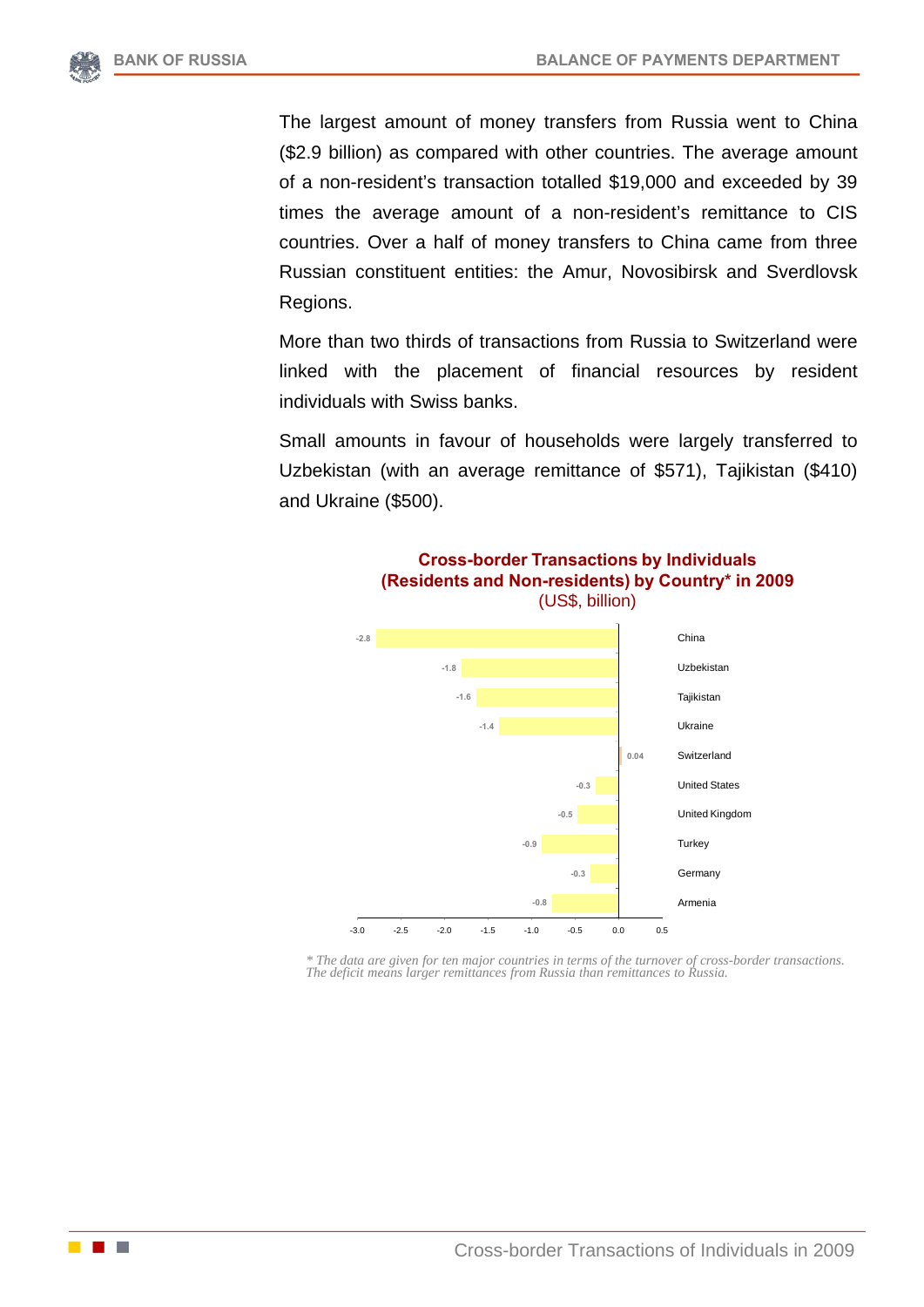

Russia registered a deficit with nine out of ten leading countries in terms of cross-border transactions. The deficit with Uzbekistan, Tajikistan, Ukraine and Armenia (a total of \$5.6 billion) arose partially due to remittances in favour of relatives by individuals temporarily or permanently working in Russia, the deficit with China and Turkey (\$5.8 billion) resulted from transactions related to the imports of goods. A small surplus was registered only in transactions with Switzerland as residents transferred a part of their funds earlier placed on their accounts with Swiss banks to their accounts with Russian banks.

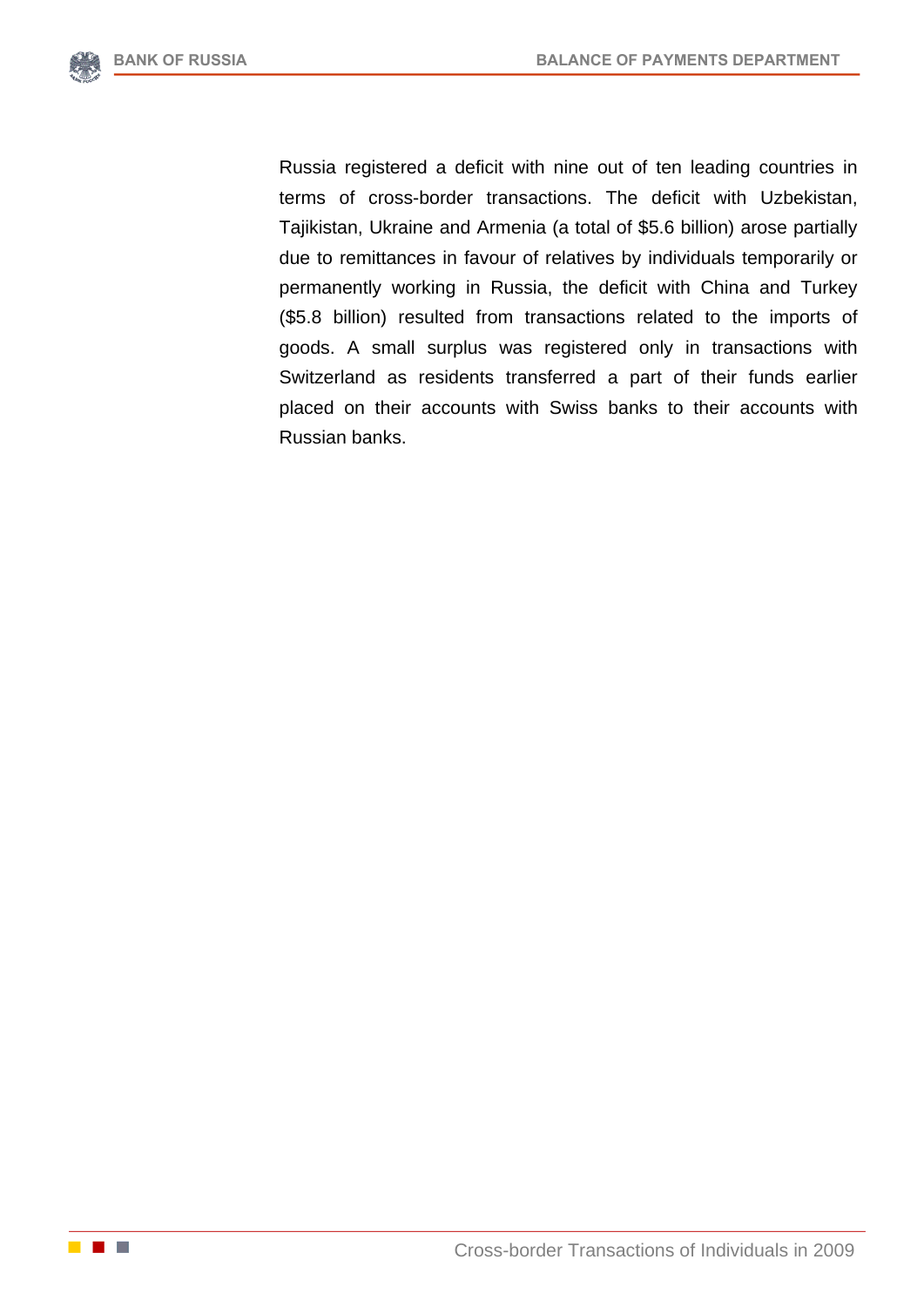

**2. Cross-Border Remittances via MTOs in 2009** Cross-border remittances via MTOs are an integral part of crossborder transactions made by individuals. They accounted for 39% of money transfers by individuals from Russia in 2009 (33% in 2008) and for 19% of money transfers to Russia in favour of individuals (18% in 2008).

> From 2003 to 2009, the volume of remittances via MTOs increased six times to \$15.7 billion. This growth was mainly attributable to the rapid increase in transfers from Russia largely to CIS countries.

> Since 2008 Q4, the financial crisis considerably lowered money remittances from Russia $3$ , which was caused by both a decrease in the average remittance amount in dollar terms and a reduction in the number of transactions.



As compared to the previous year, the value of remittances from Russia decreased by 27% to \$10.0 billion in 2009. Remittances to Russia declined by 10% to \$1.8 billion.

<u>.</u>

<span id="page-8-0"></span>

<sup>&</sup>lt;sup>3</sup> Excluding the seasonal factor.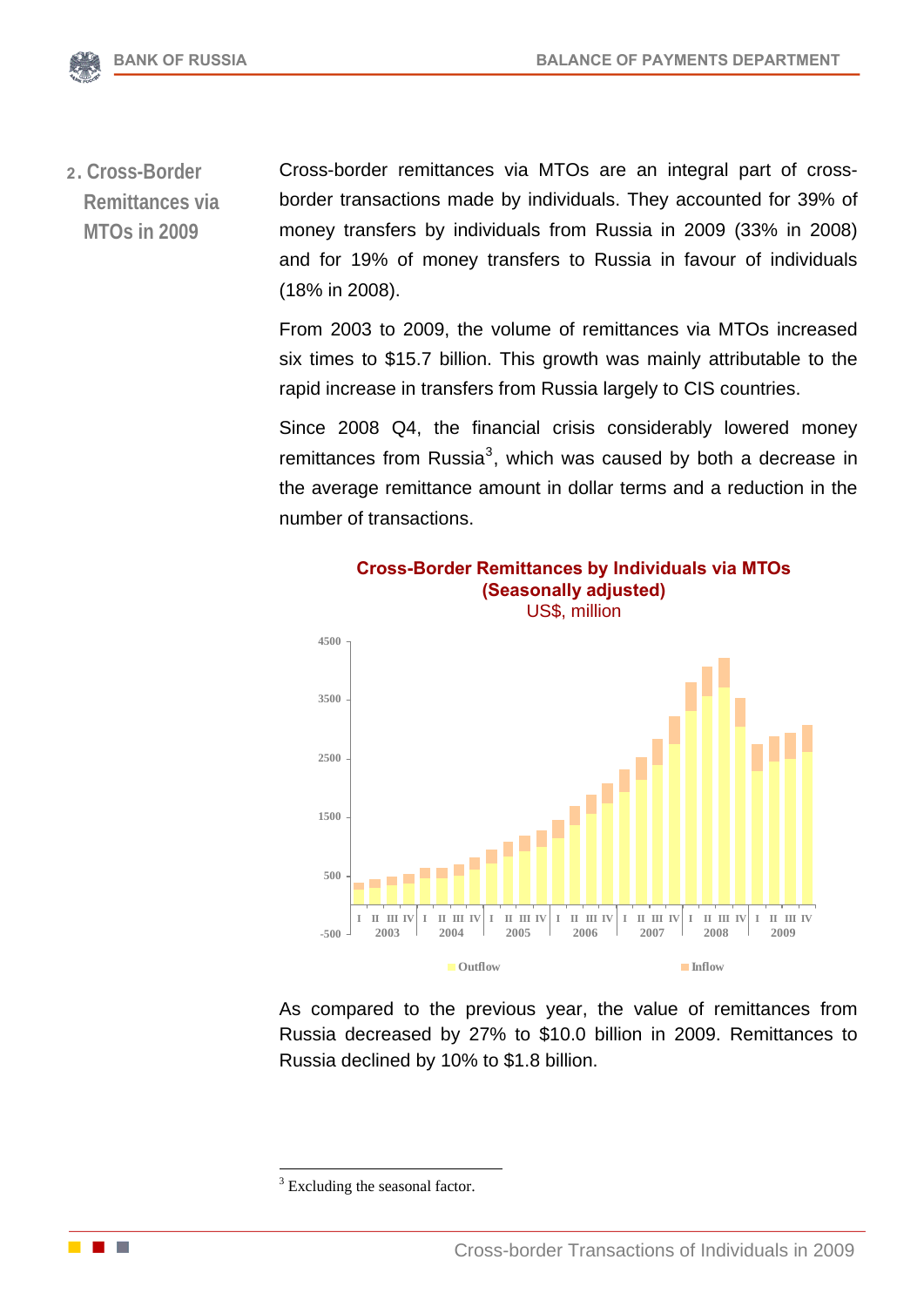The major part of remittances from Russia (89%) went to CIS countries and amounted to \$8.9 billion in terms of value. Remittances to Russia came from both the CIS (\$1.1 billion) and non-CIS countries (\$0.7 billion).

An average remittance from Russia fell by 27% in 2009 as compared with 2008 to \$513. An average remittance to non-CIS countries was 2.3 times larger than an average remittance to CIS countries (\$1,099 and \$483, respectively).

|                                | 2009    | Memorandum<br>2008 |
|--------------------------------|---------|--------------------|
| <b>Remittances from Russia</b> | 513     | 698                |
| to non-CIS countries           | 1 0 9 9 | 1 4 9 5            |
| to CIS countries               | 483     | 667                |
| <b>Remittances to Russia</b>   | 588     | 671                |
| from non-CIS countries         | 607     | 647                |
| from CIS countries             | 576     | 689                |

# **Average Amount of a Cross-border Transaction via MTOs (US\$)**

In 2009, the main recipients of money remittances from Russia via MTOs were Uzbekistan (21.7%), Tajikistan (18.4%), Ukraine (12.3%), Armenia (9.1%) and Kyrgyzstan (8.4%).

The main donor countries were Uzbekistan (14.5%), Kazakhstan (11.9%), Ukraine (10.4%), the United States (8.7%) and Armenia (4.8%).

The geography of remittances to Russia and from Russia differed significantly by concentration.

The three largest donor countries contributed one-third of money received by individuals in Russia, while the top three recipient countries accounted for more than a half of money remitted from Russia.